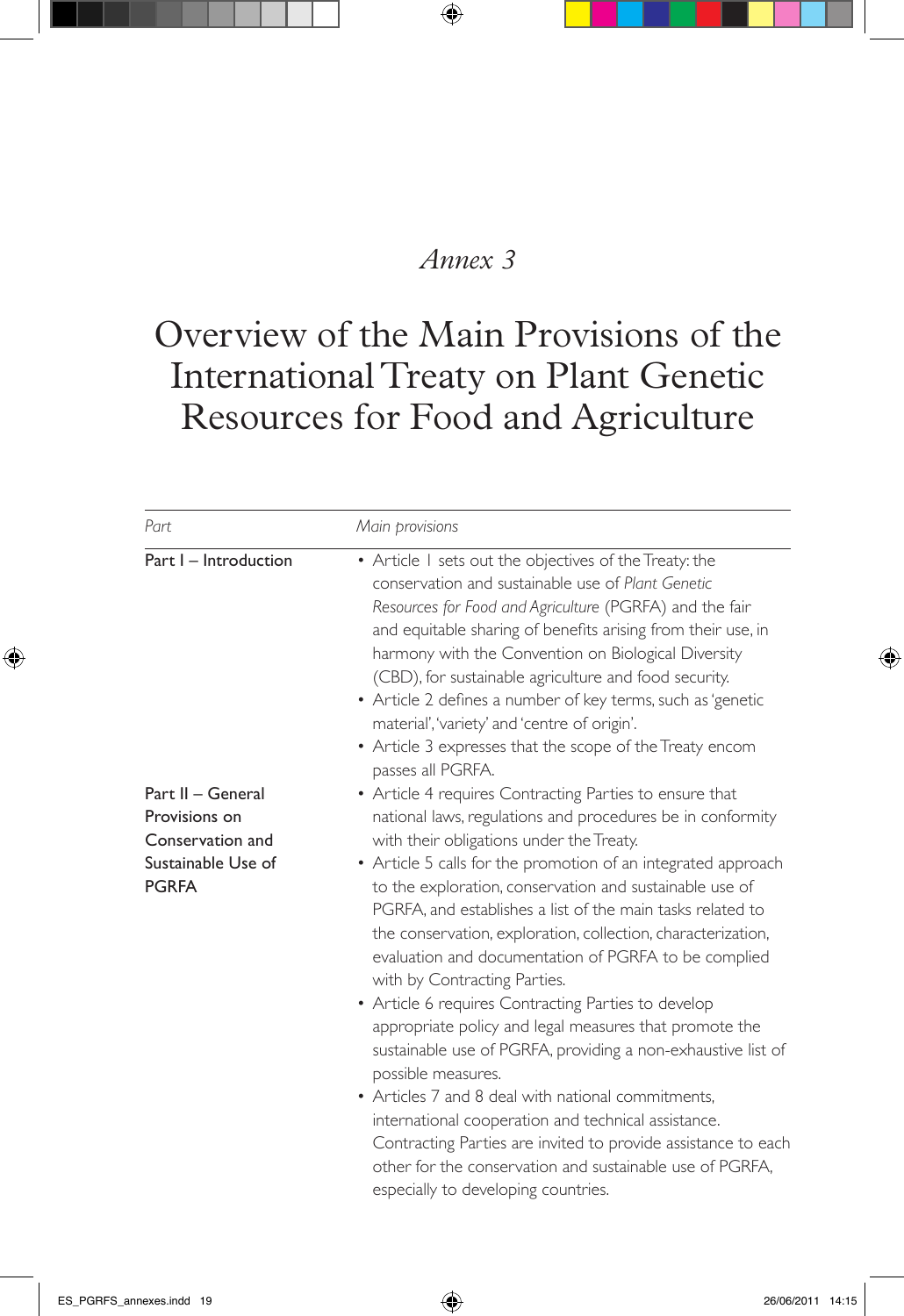| Part III - Farmers' Rights | • Article 9 recognizes the contribution that local and<br>indigenous communities and farmers have made to the<br>conservation and development of PGRFA, and encourages<br>Contracting Parties to take measures to promote Farmers'<br>Rights. These include the protection and promotion of (i)<br>traditional knowledge relevant to PGRFA; (ii) the right to<br>equitably participate in the sharing of benefits arising from<br>the utilization of PGRFA; and (iii) the right to participate in<br>making decisions at the national level with respect to the<br>conservation and sustainable use of PGRFA. The<br>responsibility for realizing Farmers' Rights rest with national |
|----------------------------|--------------------------------------------------------------------------------------------------------------------------------------------------------------------------------------------------------------------------------------------------------------------------------------------------------------------------------------------------------------------------------------------------------------------------------------------------------------------------------------------------------------------------------------------------------------------------------------------------------------------------------------------------------------------------------------|
|                            | governments. This article does not limit the right for farmers<br>to save, use, exchange and sell farm-saved seed, subject to<br>national law.                                                                                                                                                                                                                                                                                                                                                                                                                                                                                                                                       |

- Part IV The Multilateral Article 10 establishes the *Multilateral System of Access and* System of Access and *Benefit-sharing* (the MLS). Contracting Parties, in the Benefit-sharing (MLS) exercise of their sovereign rights over their own PGRFA, agree to grant each other facilitated access to the PGRFA they decide to include in the MLS, and to share, in a fair and equitable way, the benefits arising from the use of these resources.
	- Article 11 defines the coverage of the MLS. 64 food and forage crops, selected according to the criteria of interdependence among countries and their importance for food security, form part of the MLS. The list of crops is set out in *Annex I* to the Treaty.
	- The MLS also includes PGRFA listed in *Annex I* that are held by the CGIAR Centres or by other entities that have voluntarily included them in the MLS.
	- Under Article 12, the Contracting Parties agree to take the necessary measures to provide each other, as well as legal and natural persons under their jurisdiction, facilitated access to their PGRFA through the MLS.
	- Article 12 further states that recipients of material from the MLS must not claim Intellectual Property or other rights that limit the facilitated access to PGRFA in the form received from the MLS, including genetic parts or components thereof. Facilitated access is to be provided through the Standard Material Transfer Agreement (SMTA) of the Treaty.
	- Article 13 sets out the agreed terms for benefit-sharing under the MLS. Recognizing that facilitated access to PGRFA itself constitutes a major benefit of the MLS, it enumerates other mechanisms for benefit-sharing, including the information exchange, technology transfer, capacity building, and the sharing of commercial benefits.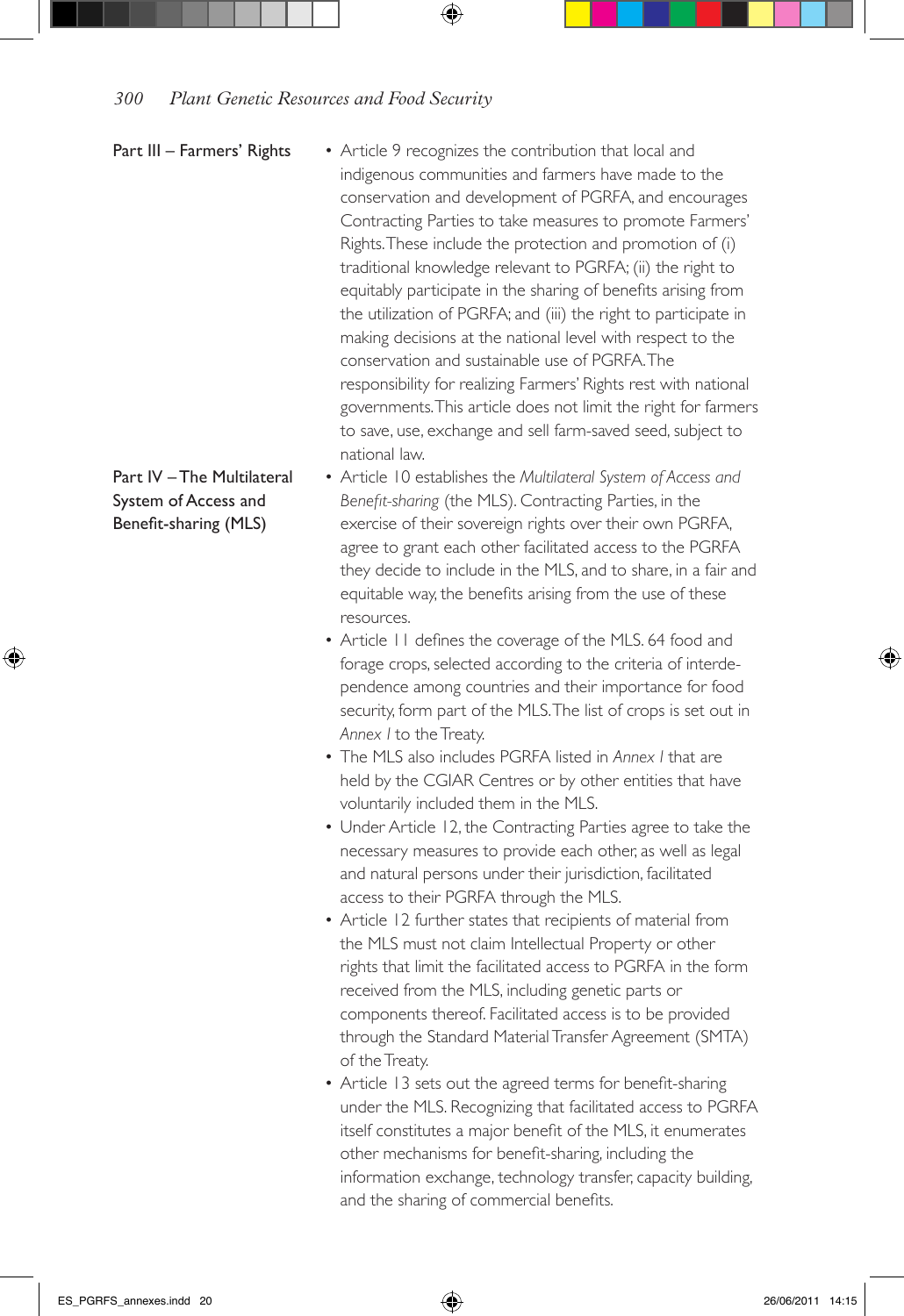| Part V - Supporting<br>Components      | • These are activities outside the institutional structure of<br>the Treaty that provide essential support to the<br>achievement of its objectives. They include promoting the<br>effective implementation of the rolling Global Plan of Action<br>(Article 14), the encouragement of international plant<br>genetic resources networks (Article 16), and the<br>development of a global information system on PGRFA,<br>including a periodic assessment of the state of the world's<br>PGRFA (Article 17).<br>• Article 15 deals with ex-situ collections of PGRFA held by<br>the CGIAR Centres and other international institutions. The<br>Treaty calls on the CGIAR Centres to sign agreements with<br>the Governing Body to bring their collections under the<br>Treaty. PGRFA listed in Annex I that are held by the CGIAR<br>Centres are to be made available as part of the MLS.                                                                                                                                                                                                                                                                                                 |
|----------------------------------------|------------------------------------------------------------------------------------------------------------------------------------------------------------------------------------------------------------------------------------------------------------------------------------------------------------------------------------------------------------------------------------------------------------------------------------------------------------------------------------------------------------------------------------------------------------------------------------------------------------------------------------------------------------------------------------------------------------------------------------------------------------------------------------------------------------------------------------------------------------------------------------------------------------------------------------------------------------------------------------------------------------------------------------------------------------------------------------------------------------------------------------------------------------------------------------------|
|                                        | Part VI - Financial Provisions • In Article 18, Parties agree to implement a Funding Strategy<br>(FS) to enhance the availability, transparency, efficiency and<br>effectiveness of the provision of financial resources for the<br>implementation of the Treaty. It includes the financial<br>benefits arising from the commercialization of PGRFA<br>under the MLS, as well as funds made available through<br>other international mechanisms, funds and bodies, and<br>voluntary contributions from Contracting Parties, the<br>private sector, NGOs and others.                                                                                                                                                                                                                                                                                                                                                                                                                                                                                                                                                                                                                      |
| Part VII - Institutional<br>Provisions | • Article 19 establishes a Governing Body composed of<br>all Contracting Parties. This Governing Body acts as the<br>supreme body for the Treaty and provides policy direction<br>and guidance for the implementation of the Treaty and,<br>in particular, the MLS. All decisions of the Governing Body<br>are to be taken by consensus, although it is empowered<br>to agree by consensus on another method of decision<br>making for all matters other than amendments to the Treaty<br>and to its annexes. The Governing Body is expected to<br>maintain regular communication with other international<br>organizations, especially the Convention on Biological<br>Diversity, to reinforce institutional cooperation on issues<br>related to genetic resources.<br>• The Treaty also provides for the appointment of a Secretary<br>of the Governing Body (Article 20).<br>• Article 21 requires the Governing Body to approve pro-<br>cedures and mechanisms to promote compliance with the<br>Treaty.<br>• Settlement of disputes is covered by Article 22, which also<br>provides for a third party to mediate, in the case Parties<br>cannot reach an agreement by negotiation. |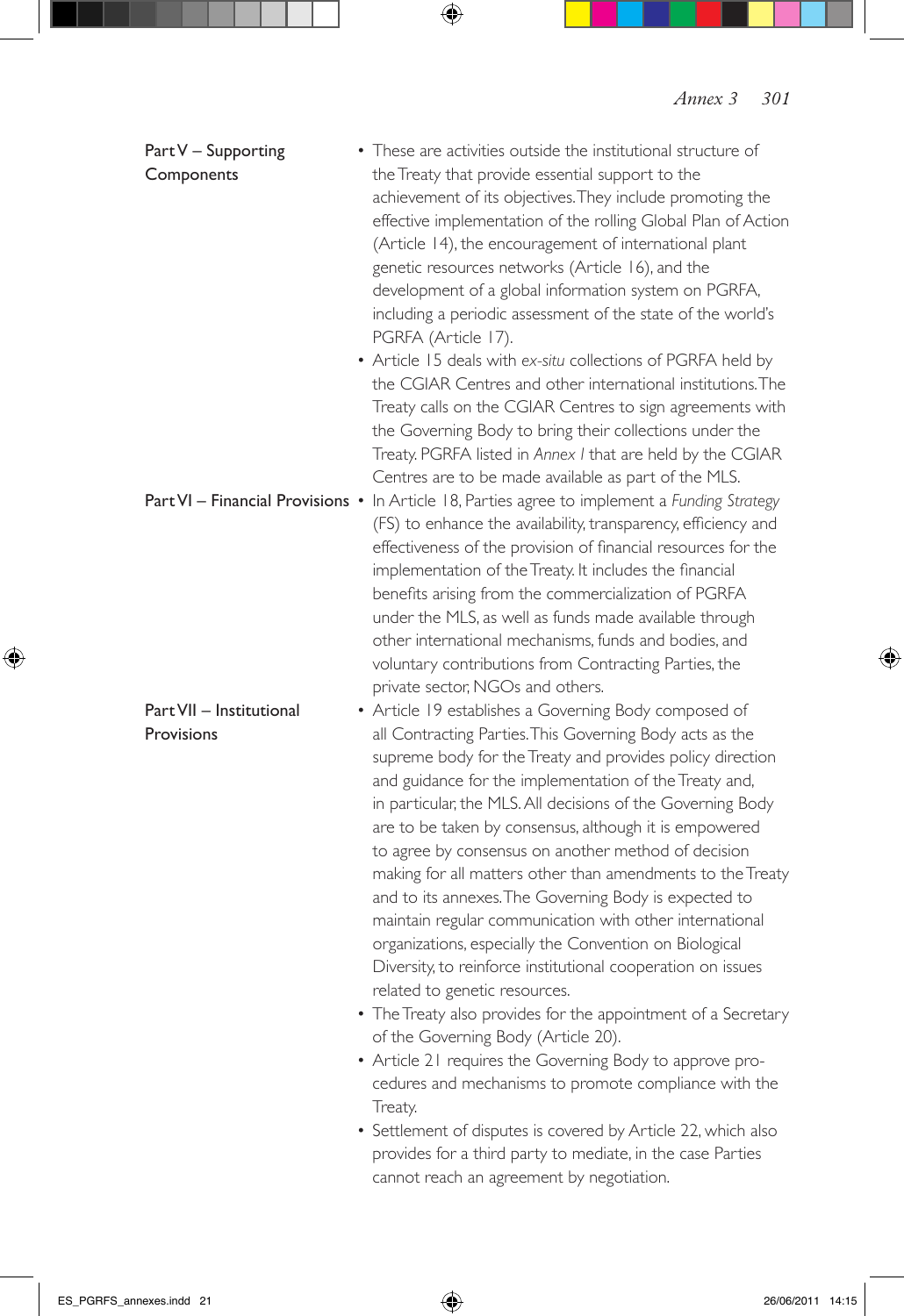#### *302 Plant Genetic Resources and Food Security*

|         | • Articles 23–35 deal with amendments, annexes, signature,<br>ratification, acceptance or approval, accession to and entry |
|---------|----------------------------------------------------------------------------------------------------------------------------|
|         | into force of the Treaty, relations with others, and provisions<br>for withdrawals from or termination of the Treaty.      |
| Annexes | • Annex I lists the crops covered under the MLS, while Annex<br>Il deals with arbitration and conciliation.                |

This table comes from the Secretariat of the Treaty. It has been elaborated for illustrative purposes and it is not meant as a substitute for professional legal advice. For more information contact:

International Treaty on Plant Genetic Resources for Food and Agriculture Viale delle Terme di Caracalla – 00153 Rome – Italy Tel: +390657053554 Fax: +390657056347 Email: pgrfa-treaty@fao.org www.planttreaty.org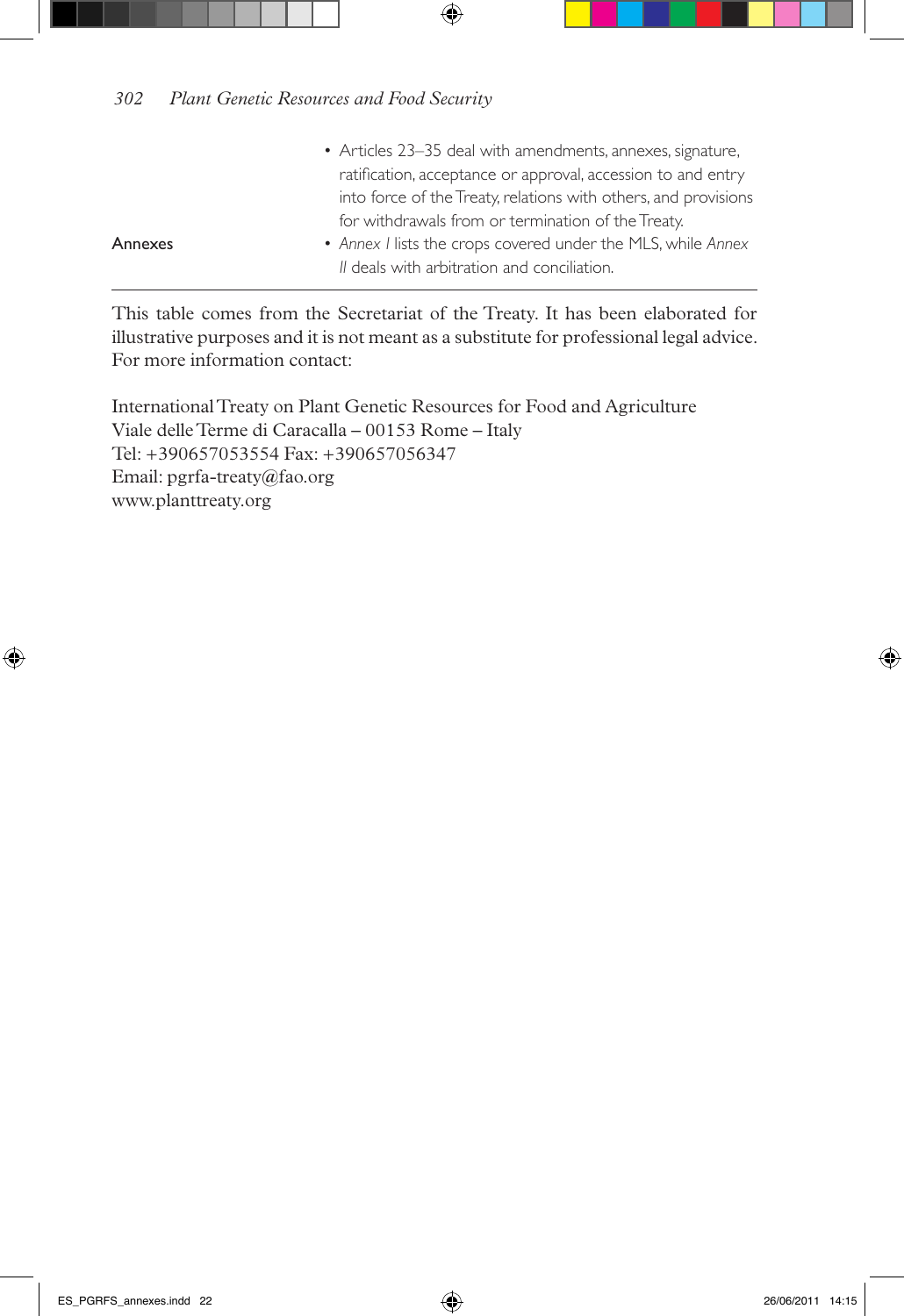### *Annex 4*

## Country Case-study: Brazil – Actions and Reactions to the International Treaty on Plant Genetic Resources for Food and Agriculture

#### *Lidio Coradin and Maria José Amstalden Sampaio*

During the last millennia, farmers have domesticated plant wild varieties and through breeding and selection, made these plants viable for agriculture. The enormous development of global agriculture always relied on the work of farmers (see Chapter 13 on Farmers' Communities) and more recently on the breeding skills of modern breeders (see Chapter 15 on the plant breeders) and hence on the continuous supply of genetic variability found in germplasm samples. More and more, the genetic variability has proven fundamental to enable humankind to confront new threats such as climatic changes.

According to the Food and Agriculture Organization of the United Nations (FAO), since the beginning of the agricultural history humankind has already used more than 10,000 plant species for feeding. However, today's food is based on 150 species only, and only about 12 species provide more than 80 per cent of the food calories consumed by humans. In fact, only four species (corn, wheat, rice and potato) provide more than half of the required calories (FAO, 2008). Nevertheless, local crops add to the food consumed by millions every day and help to improve their nutrition.

As described in this annex, FAO member countries went to the extent of developing a specific Treaty – the International Treaty for Plant Genetic Resources for Food and Agriculture (ITPGRFA) to provide guidance and awareness about the need for conservation and permanent exchange and research with genetic resources for food and agriculture, not forgetting the need to share benefits and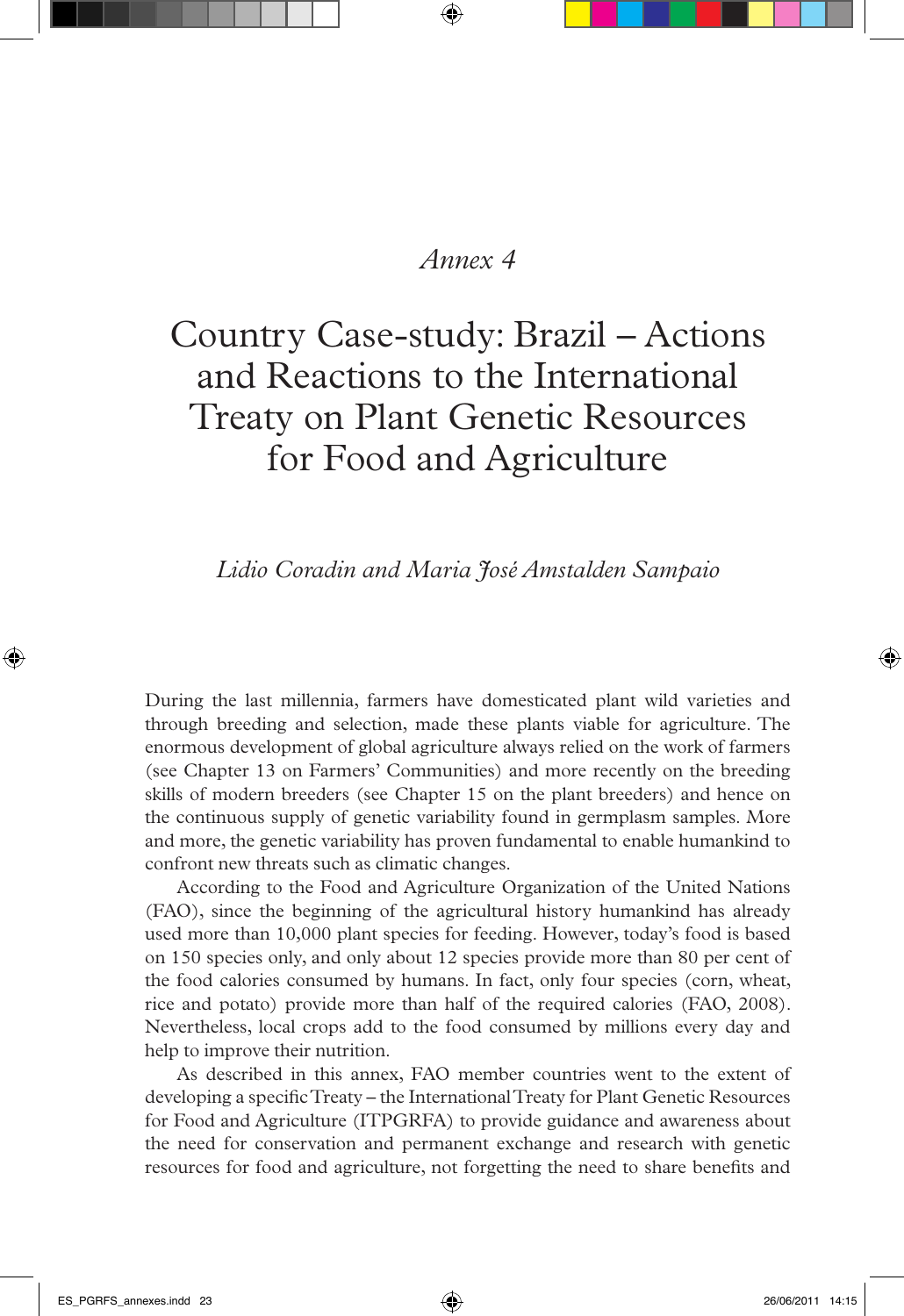financial help with those farmers that have been developing and conserving these resources for generations.

The central pillar of the Treaty is the multilateral system of access and benefitsharing (MLS), designed to provide facilitated access with pre-established, mutually agreed benefit-sharing provisions, in complementary bases and for mutual benefit. The reasoning behind this is that breeding programmes developed around the world need a constant flow of genetic material from different parts of the globe, as no country is entirely self-sufficient when looking at genetic resources for food and agriculture. Interdependency is a real fact and therefore parties to the Treaty recognize that the MLS is an enormous benefit for breeders and farmers. It is, however, worth clarifying that access to genetic resources, to be found in in situ conditions, must be acquired according to national legislation or, in its absence, according to rules to be established by the Governing Body of the Treaty. In the case of Brazil, who ratified the Treaty in 2006, the rules for in situ acquisition of genetic material are established by Law (Provisional Measure nº 2.186-16, 2001), in harmony with the CBD.

Taking note that the present Annex I of the Treaty includes only 64 crops representing 52 genera and 29 forage genera (www.planttreaty.org), which were defined basically in accordance with criteria related to (i) their importance for the production of food at global level and (ii) interdependency among nations regarding their utilization for food and agriculture, questions remain for those who were not so involved with the negotiations of the agreement as to why some other important crops for food and agriculture were not included and which are the rules for accession to those genetic materials?

The definition of the crops that were listed as the Annex I crops, required very skillful negotiations by countries' representatives. During the many meetings, countries had the opportunity to add or extract any species from the list (Moore and Tymowski, 2005). For Brazil, the final listing requires that the country provides genetic resources of cassava (*Manihot esculenta*), local varieties of rice (*Oryza sativa*), beans (*Phaseolus vulgaris*), maize (*Zea mays*) and sweet potato (*Ipomoea batatas*), as well as wild species of *Oryza* (*O. alta*, *O glumepatula*, *O. grandiglumis* and *O. latifolia*), *Solanum* (*S. calvescens*, *S. chacoense* and *S. commersonii*) and *Dioscorea* (*D. altissima*, *D. dodecaneura* and *D. trifida*).

Genetic material of peanuts (*Arachis* spp.), initially included in the list, was later removed, together with some other crops, such as soybean. Cassava is a crop that has an enormous social value as it is used in most countries as a staple component of the diet, mostly in poor regions of the globe. Brazil, as a supplier of this germplasm, can promote an important impact in Latin America, Asia and Africa. On the other side of the coin, thinking of the food security of the Brazilian people, it is important for the country to access genetic resources of rice, banana, potato, carrot, citrus, coconut, peas, beans, barley, cowpea, sunflower, apple, maize, sorghum, wheat, strawberry and some of the forage species.

The MLS is therefore a unique opportunity for Brazil to increase the genetic variability of its gene banks and use the material in breeding programmes, already well known for its excellent outputs in tropical agriculture. It is important that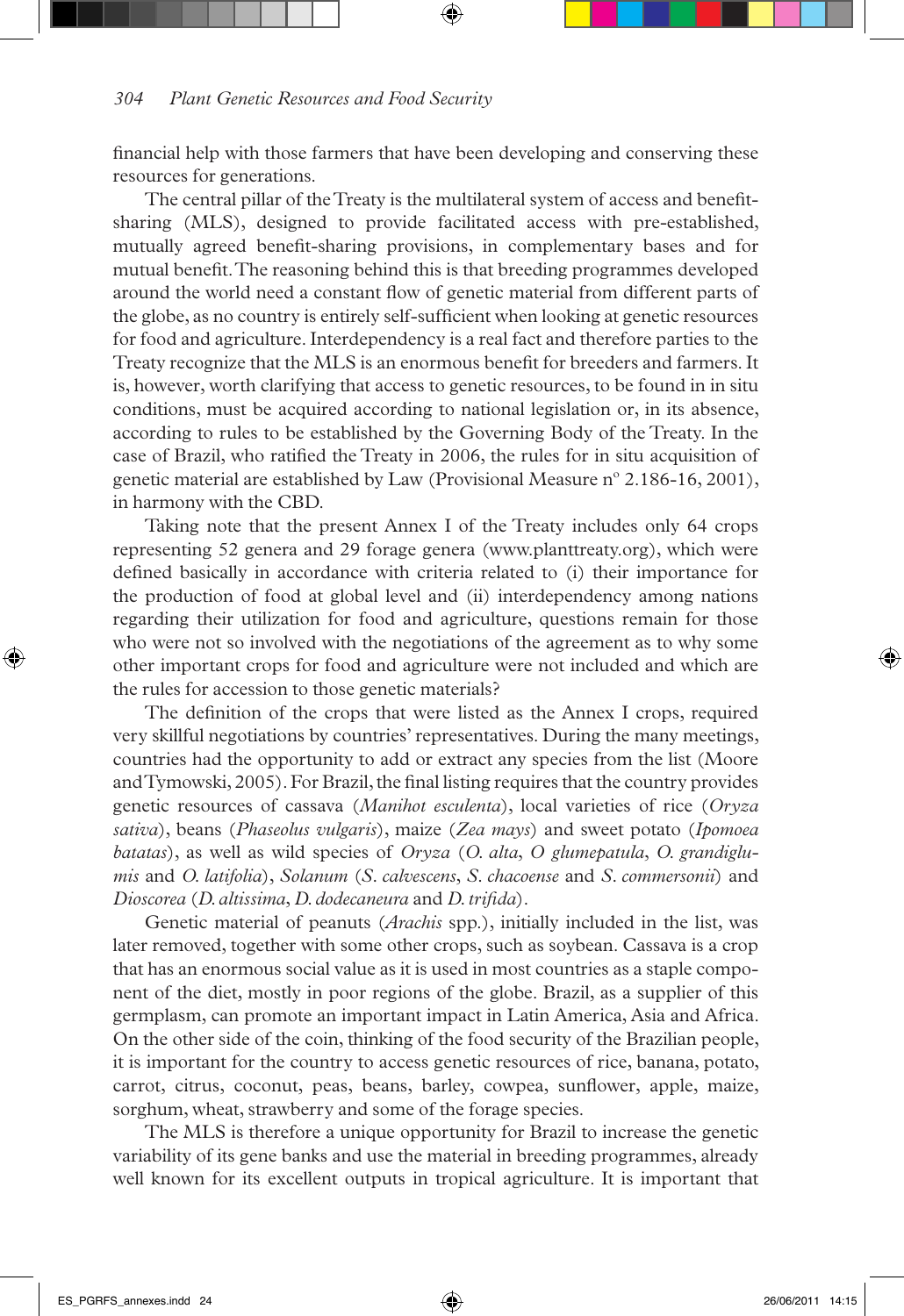at the same time, Brazil makes a continuous effort to guarantee the equitable sharing of benefits derived from the use of those materials, to promote further their conservation, especially among farmers. According to de Jonge and Korthals (2006), the benefit sharing will not solve the world's hunger problem but it would be a mechanism to stimulate development and the distribution of basic needs that can contribute to social justice.

It is true that some other crops of global importance for food and agriculture were not included in the Annex I for lack of consensus. As a matter of fact, several other crops, even though agreed by many regions, were not included in the list. With the decision of not including soybean, some regions (Africa, Asia, Latin America and the Caribbean) decided to step back and removed some species already included in the list. These crops, some of major importance for Brazil, are: garlic and onion, peanut, oil palm, tomato, sugar-cane, minor millets, olive, pear, vine, fruit trees (*Prunus*), melon and cucumber, pumpkins and squashes and flax (see the first part of Chapter 6 by Modesto Fernandez). New solutions must be found for the exchange of these genetic materials, using the same collaborative spirit of the Treaty, in bilateral agreements which will have to consider national legislations, case by case. With time and hopefully with the success of the implementation of the MLS, the Annex I list could be increased, especially to incorporate the list of crops mentioned above which are also considered of primary importance. However, that can only be done by the consensus of all parties present at the meetings of the Governing Body of the Treaty. This was one of the contributions of Brazil to the ruling of the Treaty, because it worried that the Treaty should not have such an ample scope as to jeopardize the CBD. By ensuring that decisions to change the Treaty or its Annexes cannot be taken unless consensus is reached, Brazil wanted to guarantee equal opportunity for every country to have a voice, and therefore a better chance for total transparency in the decisions of the Governing Body. Also, because the parties of the Treaty are, in their great majority, parties of the CBD, an adequate balance should be present in the exercise of consensus.

Regarding the practical implementation at national level, the scope of the Treaty vis a vis that of the CBD still causes some discussions among policy makers. Questions refer mostly to non-Annex I plant genetic resources. Parties to the CBD (mostly the same as to the Treaty, as said above) have been discussing the text of a new binding protocol on access to genetic resources, associated traditional knowledge and benefit sharing. Due to its specific characteristics and problems, serious discussions are taking place on whether the genetic resources of primary importance used for food and agriculture, not only plants, but also domestic animals, microorganisms and aquatic species should receive a treatment similar to that, given to Annex I crops of the ITPGRFA.

There are legal constraints that must be resolved because under the CBD scope, there must be a guarantee of fair and equitable sharing of benefits arising from the use of all genetic resources. The Treaty only provides rules on how to deal with the issue of benefit sharing for the Annex I crops. Therefore, innovative solutions will have to be found during the implementation phase of the newly approved Nagoya–Cali Protocol on Access and Benefit Sharing (CBD, 2010).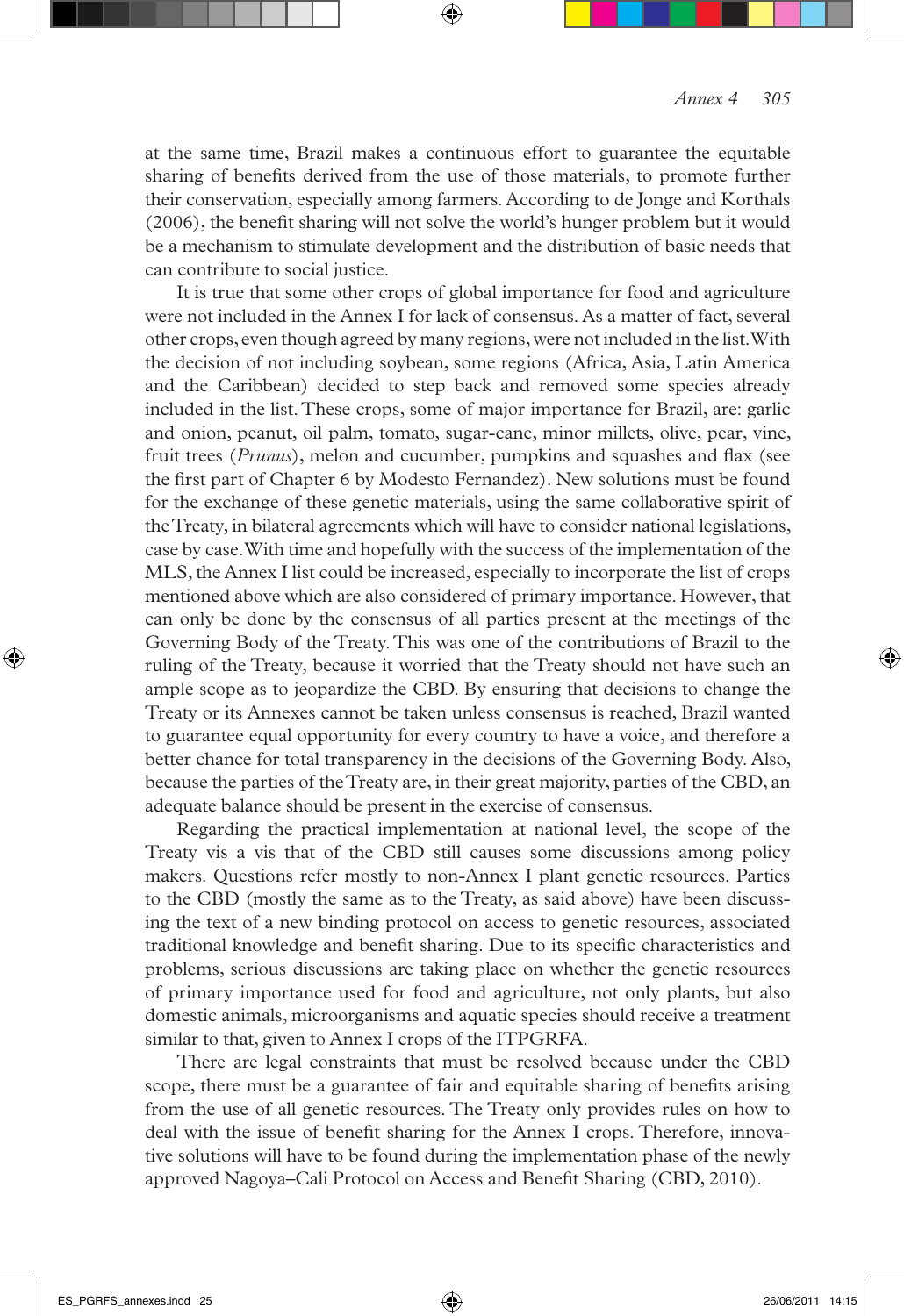Although relatively slow, national implementation of the Treaty is moving ahead. Regarding exchange of germplasm and the use of the MLS, Brazil has good collections of germplasm obtained from several sources and which were internalized during the 1980s, and therefore the entrance into force of the Treaty and the opportunities presented by the MLS have not yet raised much interest of breeders and research institutions. It could also be because Brazil still does not have a good and rapid quarantine service and delays in the introduction of material are often discouraging. The removal of this bottleneck in two years (new laboratories are being built) will probably boost the germplasm exchange, hence the impact of the Treaty and its MLS. Another boost will come from the perception that new genetic material, from regions that already face climate extremes, will be required by breeders devoting attention to these new challenges for the tropical agriculture.

Nonetheless, a major effort should be developed by countries, including Brazil, for the realization of Farmers' Rights, with the development of specific national policies. Informal discussions which took place in 2009/2010 have shown that it will not be a simple task to implement such policies because of the many stakeholders involved and the different views and concerns expressed by each group of participants. Brazil will continue to make its best efforts to discuss and implement these rights.

A more positive impact of the ratification of the Treaty by Brazil has been the need to provide better information about the accessions to be included in the MLS. This new responsibility has prompted the Brazilian Agriculture Research Corporation (Embrapa), holder of most of the public gene banks, to review its passport data and improve the characterization reports. The process has been relatively slow but with the necessary political will, the first results should be available in 2011. The new information system will be qualified to link with the new Germplasm Accession Portal Genesys (www.genesys-pgr.org), jointly funded by the CGIAR, the Global Crop Diversity Trust and the Treaty's Secretariat, to be also launched in 2011.

During recent years, several activities have been carried out in Brazil by the Ministry of the Environment in partnership with Embrapa and the National Institute for Amazonian Research (INPA) to make a complete inventory of landraces and wild relatives of some of the main crops cultivated in Brazil. These efforts encompass crops listed as Annex I crops, as the case of cassava, maize and rice, and non-Annex I, as it was the case of cotton, peanut, peach palm and pumpkin and squashes. These inventories will continue to cover other crops and their related gene pool, especially peppers, pineapple, passion fruit, beans, sweet potato and cashew. Activities include: (i) the definition of local landraces and wild relatives of each crop; (ii) mapping their geographical distribution; (iii) in situ, ex situ and on-farm conservation status; and (iv) major needs for the maintenance of landraces and wild relatives of each crop.

Another major effort to implement the Treaty is being launched in Brazil by the Ministry of the Environment in partnership with Embrapa, Federal Universities and non-governmental organizations for the identification of native plant species of actual or potential economic value used at local or regional level, also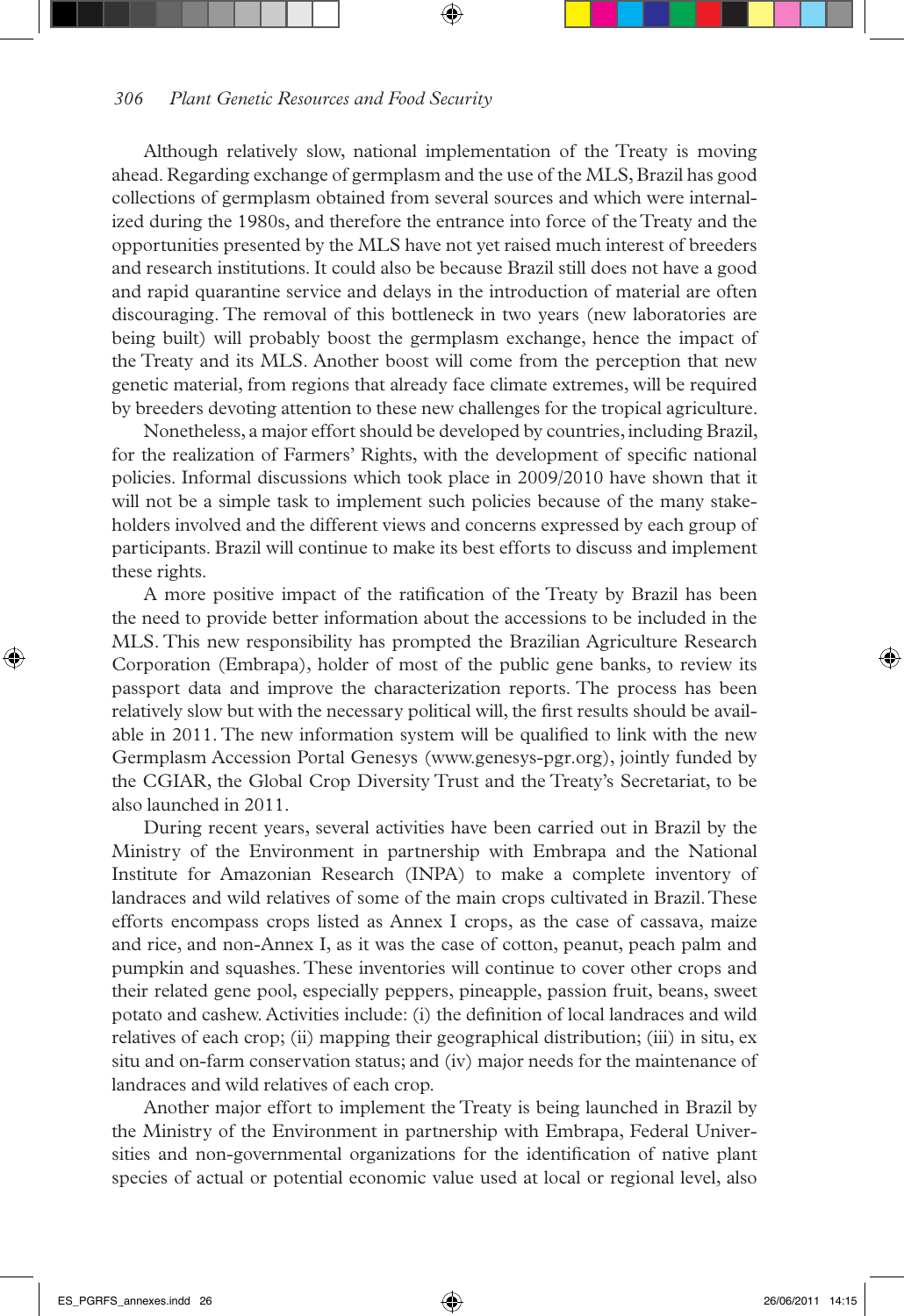known as Plants for the Future. The main goal of this project was to prioritize potential species, including food species, and promote their sustainable use to: (i) identify new options for direct use by family farming; (ii) broaden the opportunities for industry investment on the development of new products; (iii) evaluate the degree of use of, and the existing gaps in, the scientific knowledge; (iv) increase food security and contribute to minimizing the vulnerability of the Brazilian food system; and (v) to develop partnerships towards the characterization of the nutritional value of these native plant species. Some of the activities developed on this initiative include: (i) inventory of native plant species, commercially sub-utilized, with emphasis on their potential for social, environmental and cultural benefits; (ii) survey of scientific literature to evaluate the state of technical and scientific knowledge regarding the species considered on the inventory; (iii) definition of priority species, taking into account the opening of markets for new products at local, regional, national and international levels; and (iv) integration of all different sectors as a challenge and as a way out for opening new markets to promote the utilization of local food species.

In parallel, with the support of Brazil's Foreign Affairs Ministry, Embrapa has been increasing its presence in Africa and other developing countries in Latin America in the last four to five years, through technology transfer and capacitybuilding projects in the agriculture sector. These include the transfer of improved genetic material of Annex I crops (mostly in the form of commercial varieties). Training includes field trials and the appropriate use of the necessary inputs for better production and yield. Therefore, Brazil has been implementing the Treaty with its actions abroad, as they relate to one of its major objectives: the sharing of benefits derived from research and the use of plant genetic resources.

A practical ongoing example is the programme called Africa-Brazil Agricultural Innovation Marketplace (www.africa-brazil.org). The Africa-Brazil Agricultural Innovation Marketplace aims to benefit smallholder producers, by enabling innovation through collaborative partnerships between Africa and Brazil and is supported by many partners such as the African national and sub-regional agricultural research and development organizations such as: the Forum for Agricultural Research in Africa (FARA), Embrapa, the United Kingdom Department for International Development (DfID), the International Fund for Agricultural Development (IFAD) and the the World Bank (WB). In 2010, 61 pre-proposals were found to be eligible and 20 of those were invited to be developed to full proposals which should be funded in 2011. All projects involve one Embrapa Research Center as national counterpart. African countries involved in this first call are: Madagascar, Uganda, Mozambique, South Africa, Kenya, Nigeria, Ethiopia, Togo, Tanzania, Burkina Faso and Ghana.

#### **Conclusion**

As seen in this short summary of the Treaty implications for Brazil, the easier part seems to have been its extensive negotiation. Now that some years have passed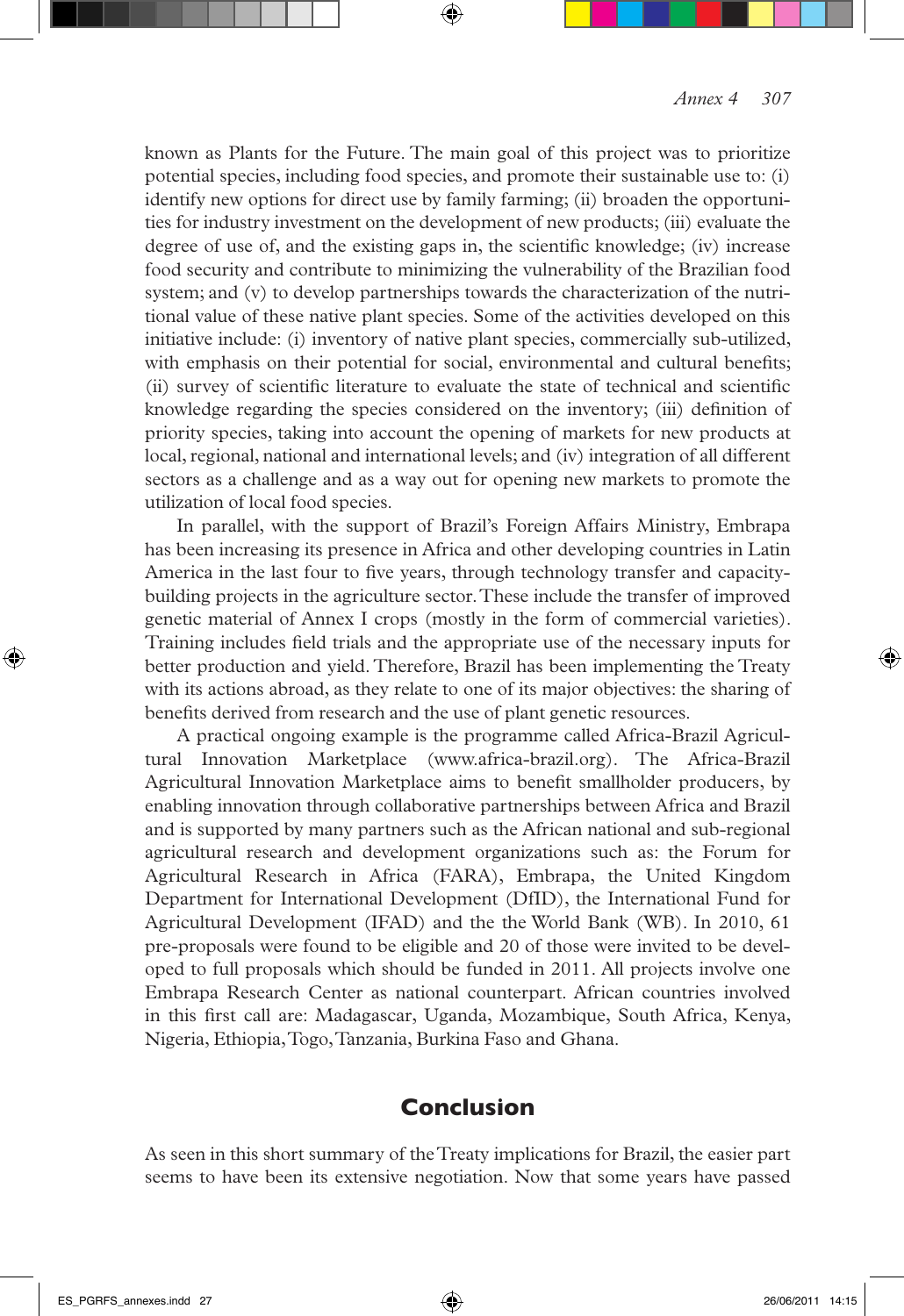since its ratification, stakeholders are beginning to take stock of the need for action and implementation, as the issue of food security is receiving new attention due to food crises (high international prices), global availability versus demand, and mostly because of a better awareness about the impact of climate changes on the planet.

National policies are been reviewed to include more attention to genetic resources conservation, sustainable use and benefit sharing, as many new incentives are being discussed to advance Brazil's knowledge of its agricultural biodiversity, its implications for environmental services and the sustainability of the agricultural systems. The discussions regarding the Brazilian Government decision in 2009 to help with the reduction in greenhouse gases to mitigate global warming and the need to develop research to help farmers to adapt to the changing climate, have brought the issue of genetic resources for food and agriculture to the scientific and political screens. 2011–2012 should be special years to prepare and implement incentive policies, in preparation for the Rio plus 20 Conference on Sustainable Development, which will again take place in Rio de Janeiro, Brazil, in 2012.

#### **References**

- CBD (2010) Tenth ordinary meeting of the Conference of the Parties at the Convention on Biological Diversity (UNEP/CBD.COP/10), available at www.cbd.int/decisions/ cop/?m=cop-10
- FAO (2008) *The International Treaty on Plant Genetic Resources for Food and Agriculture: Equity and Food for All*, Food and Agriculture Organization of the United Nations, Rome, Italy
- De Jonge, B. and Korthals, M. (2006) 'Vicissitudes of benefit sharing of crop genetic resources: Downstream and upstream', *Developing World Bioethics*, vol 6, no 3, pp144– 157
- Moore, G. and Tymowsky, T. (2005) 'Explanatory guide to the International Treaty on Plant Genetic Resources for Food and Agriculture', Environmental Policy and Law Paper No. 57, International Union for Conservation of Nature, Gland, Switzerland and Cambridge, UK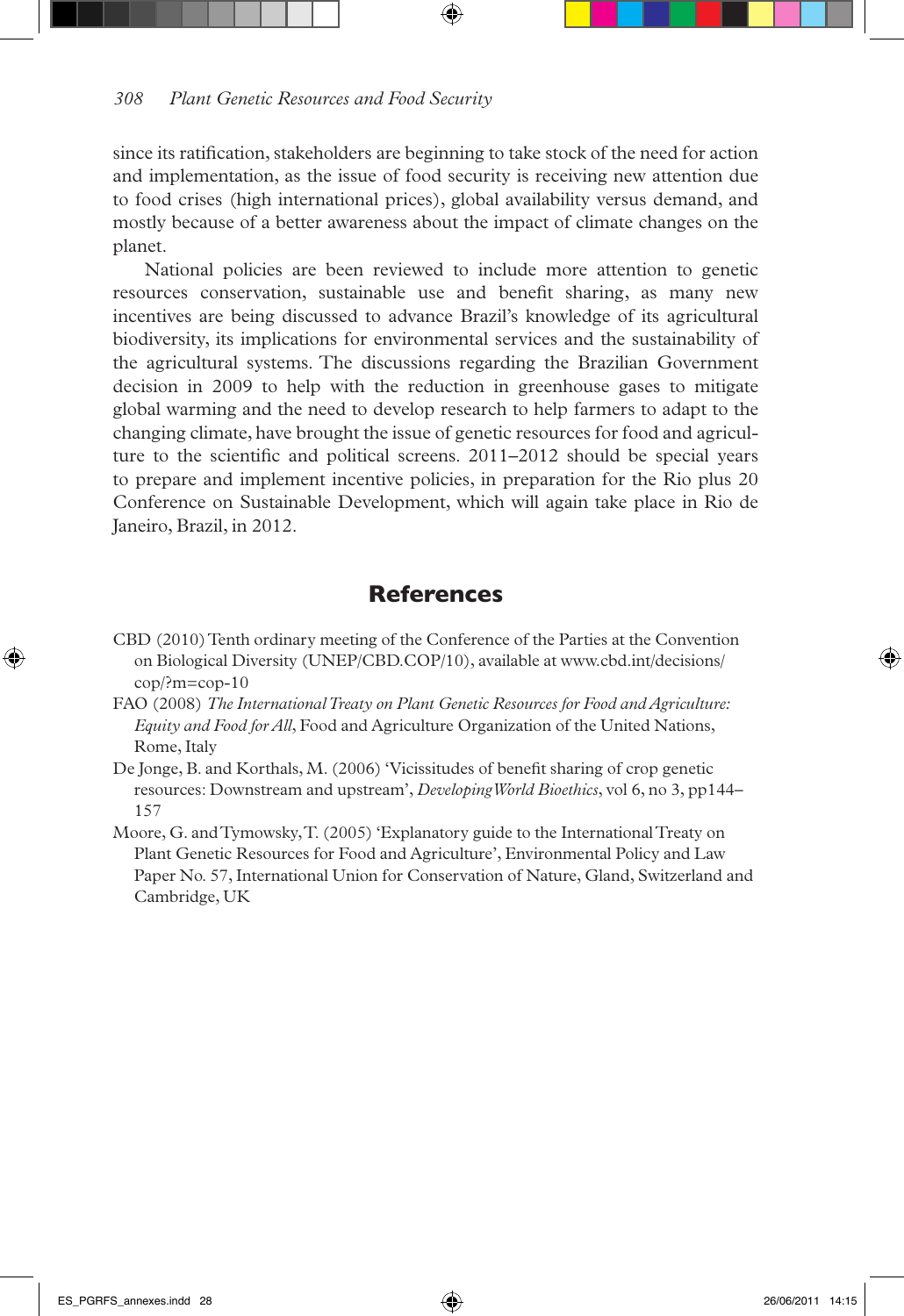### *Annex 5*

## Some Stories on the Inception of the International Treaty on Plant Genetic Resources for Food and Agriculture

*José Ramón López Pontillo and Franciso Martínez Gómez*

Available online at *ftp://ftp.fao.org/ag/agp/planttreaty/articles/pgrfs\_annex\_5.pdf*  and at *www.bioversityinternational.org/publications.html*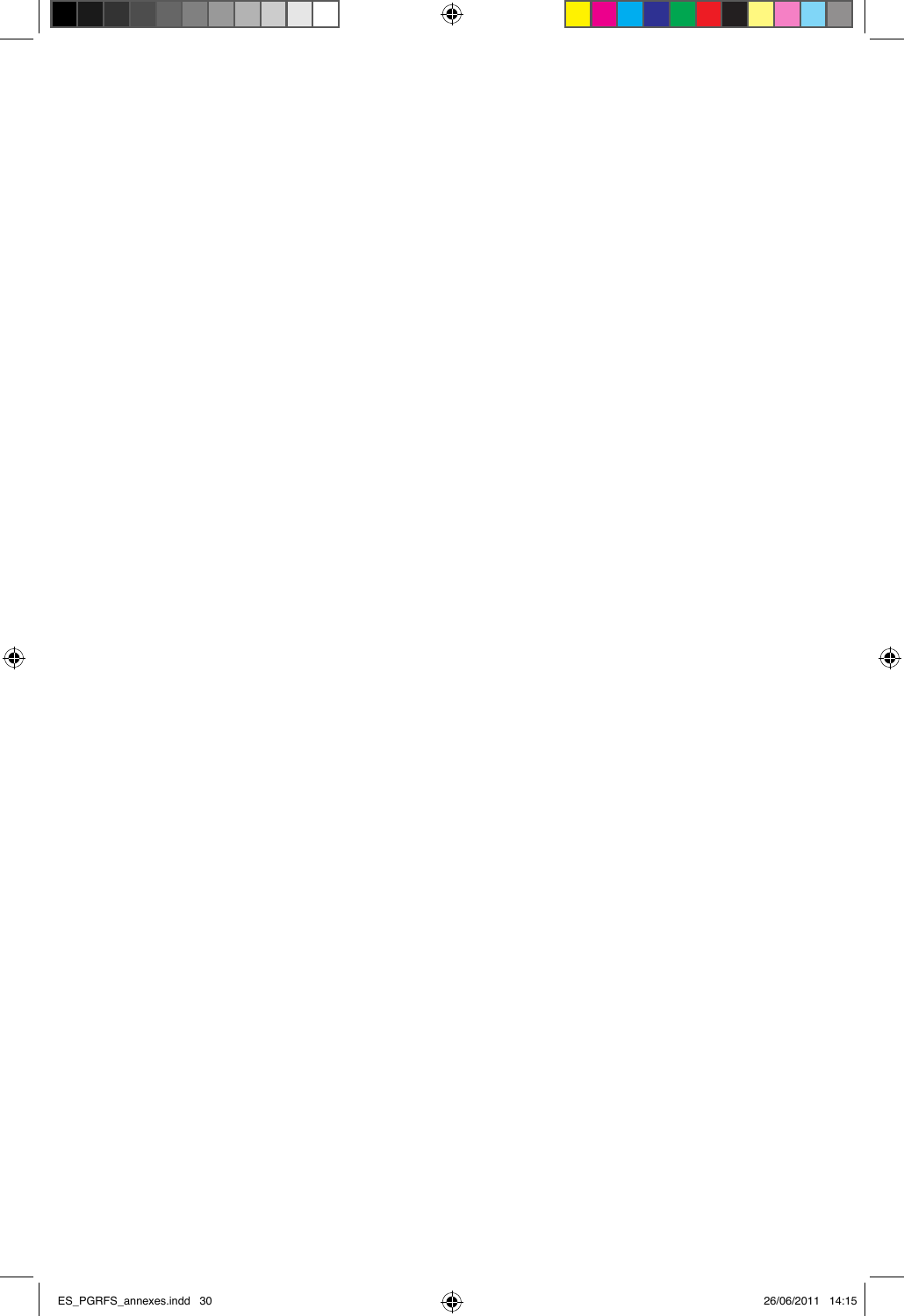## Index

Note: page numbers followed by 'n' refer to end of chapter notes; 'Treaty' is used in index entries to refer to ITPGRFA

access (facilitated) to genetic resources impact of Treaty 17, 211–212 lack of clarity 194 *see also* multilateral system of access and benefit-sharing (MLS); sovereign rights over PGRFA; SMTA adaptability and resilience 15, 103, 225 to climate change 88, 95–96, 123, 245–246 Africa-Brazil Agricultural Innovation Marketplace 307 African regional group (AG) 41–43 approach to revision of IU 43 approach to scope of multilateral system 50–51 challenges in implementation of Treaty 52–55, constraints and negotiating strategy 44–45 'crop-based' alternative payment option: the 'African proposal' 53, 76–77, 251–252 Farmers' Rights 34, 46, 48–50 participation in negotiation meetings 45–46, 47 perspective on Treaty 51–52 African Union (AU) 42 agreed interpretations of International Undertaking on Plant Genetic Resources 8, 154, 240 of Treaty 19 agricultural biodiversity consumer education on 224 importance for future generations 5, 103 maintenance and management of 13 Near East region 93–94

and pleasure 231 uniqueness compared with wild biodiversity 8–9 *see also* genetic erosion Agricultural Research Information System (ARIS) 192 Agriculture and Agri-Food Canada 115 amendments to Treaty 305 Andean Court of Justice 87 Angola 46 animal welfare 229 Annex I list of crops 12, 34–35, 304, 305 review 205 role of IPGRI-Bioversity International 156 role of Near East group 97, 98 views of AG 50 views of Asian Group 62–65 views of ERG 62, 72–73 views of LAC 89 views of North American group 116 views of seed industry 166, 173 Argentina 86 Asian regional group Annex I list 62–65 approach to negotiations 60–62 food and poverty 57–58 interdependence on PGRFA 58–59 participation in negotiation meetings 60 perspective on importance of Treaty 59–60 ASSINSEL (International Association of Plant Breeders for the Protection of Plant Varieties, formerly ISF, *see also*) 34, 35